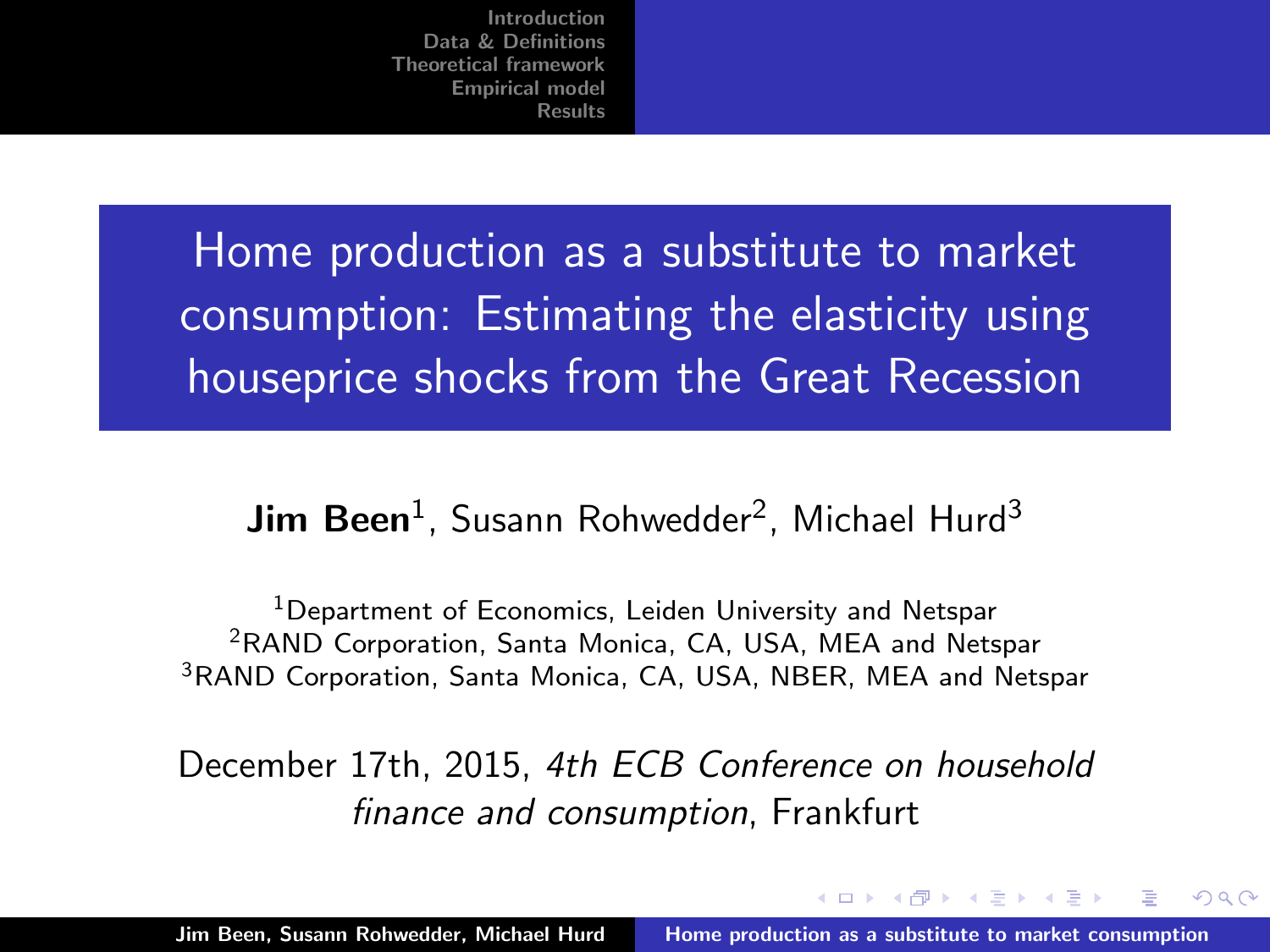<span id="page-1-0"></span>**Motivation** 

Analyses of well-being have relied on measures of income and spending.

- $\triangleright$  Becker's 1965 theory on the allocation of time: Home production.
- $\blacktriangleright$  Time can be used to increase consumption beyond market spending (Aguiar & Hurst 2005).
- $\triangleright$  Share of home production in consumption bundle depends on relative price of time.
- $\triangleright$  Shift to home production when the price of time drops.

イロト イ押 トイモト イモト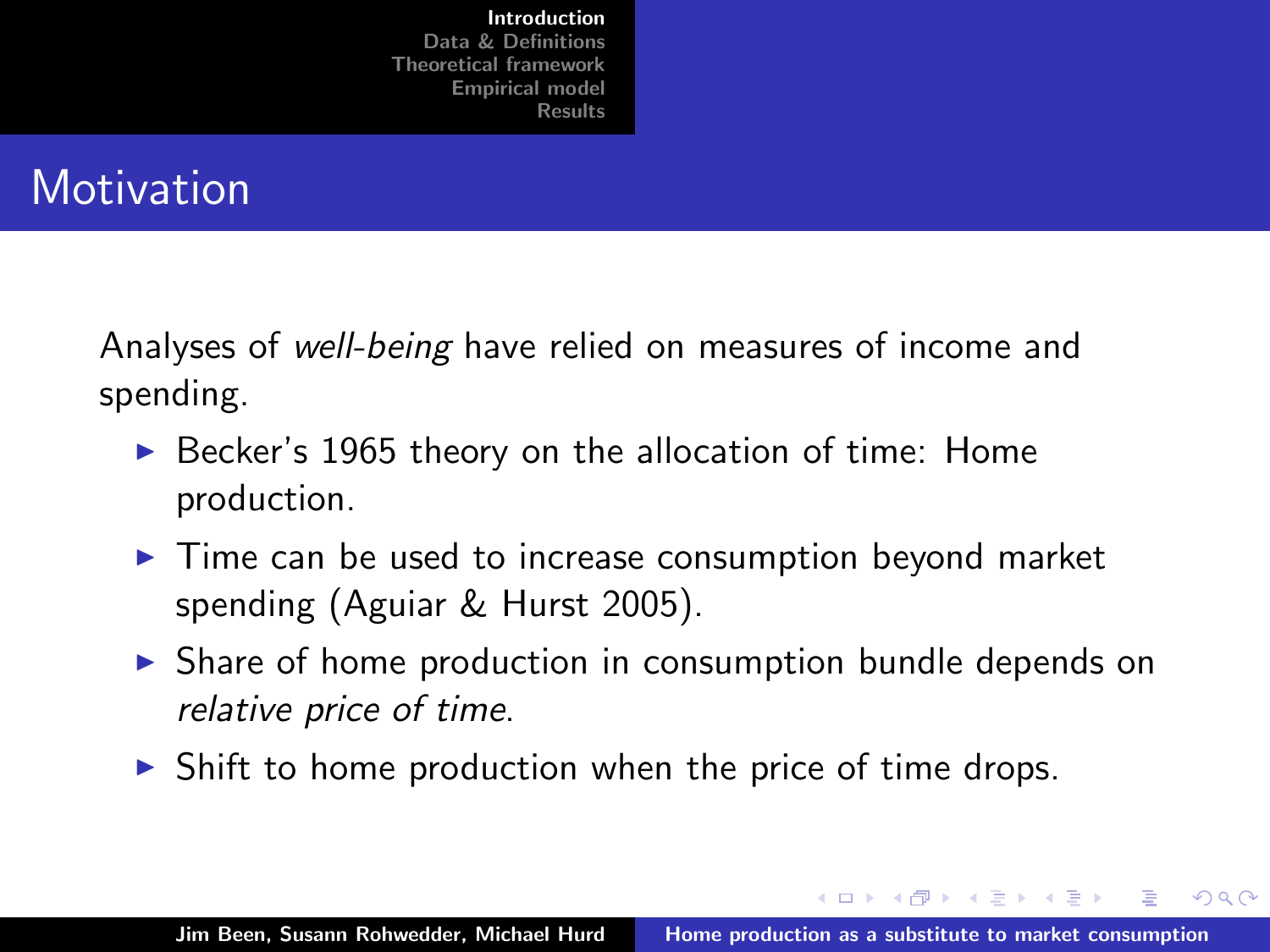## Shocks and Home Production

Home production can smooth consumption in response to shocks in income (Hicks 2015):

- Home production and retirement (e.g. Aguiar & Hurst 2005).
- $\triangleright$  Home production and **unemployed** households (e.g. Guler  $\&$ Taskin 2013).
- $\blacktriangleright$  Home production and health (e.g. Halliday & Podor 2012).
- $\blacktriangleright$  Home production and wealth (e.g. Kuehn 2015).

イロメ マ桐 メラミンマチャ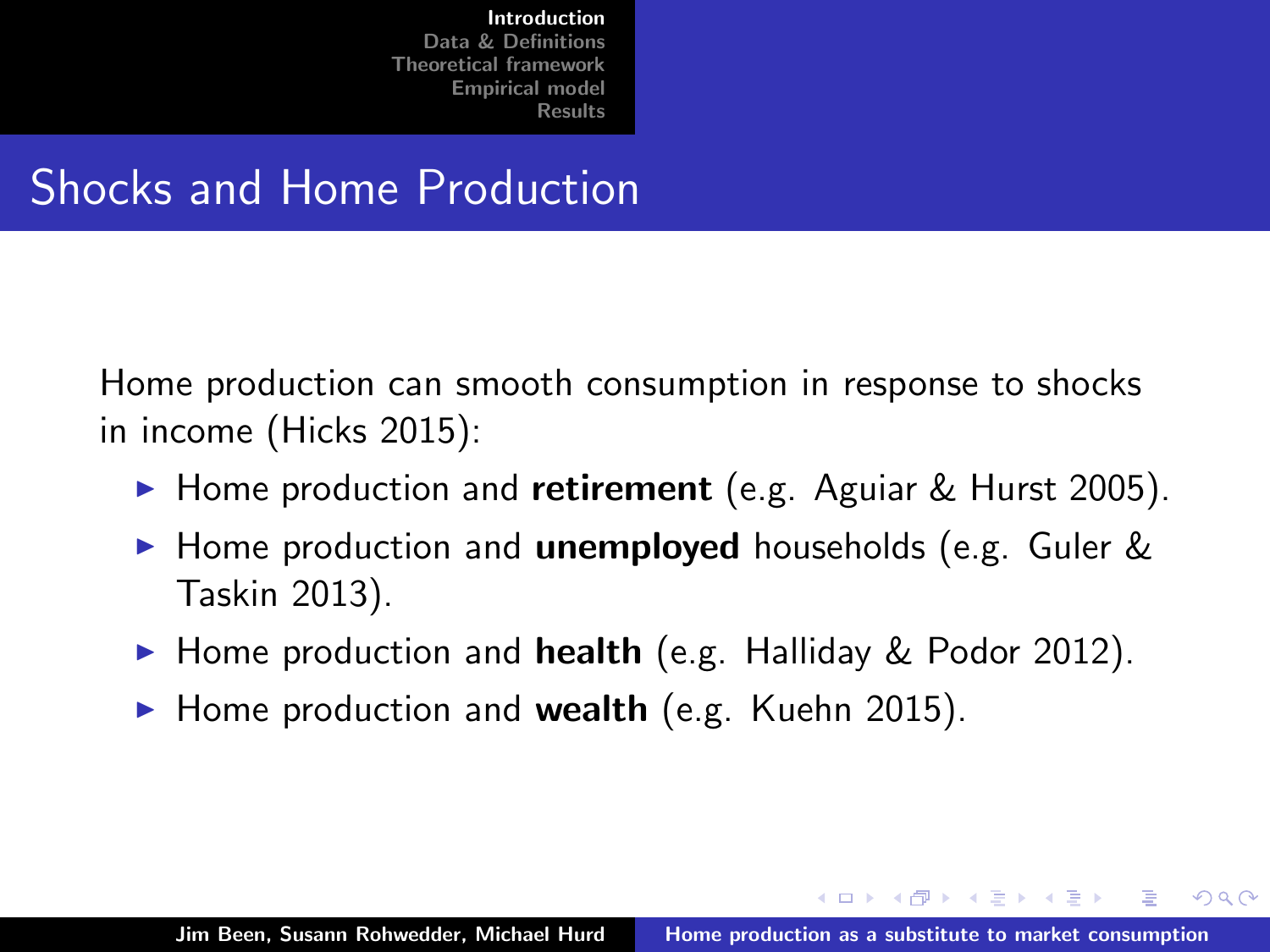## Identification strategies

- $\blacktriangleright$  Transitory shocks in income.
	- $\triangleright$  Monetary- and Time-budget: substitution or time-endowment?
- $\triangleright$  Disputable instruments: lagged consumption (Rupert et al. 1995).
- ► Very specific subsample: EITC and single women (Gelber & Mitchell 2009).
- $\blacktriangleright$  Permanent shocks in income: permanent income (Hicks 2015).
	- $\blacktriangleright$  Identification from cross-sectional differences between poorer and richer persons.

イロメ マ桐 メラミンマチャ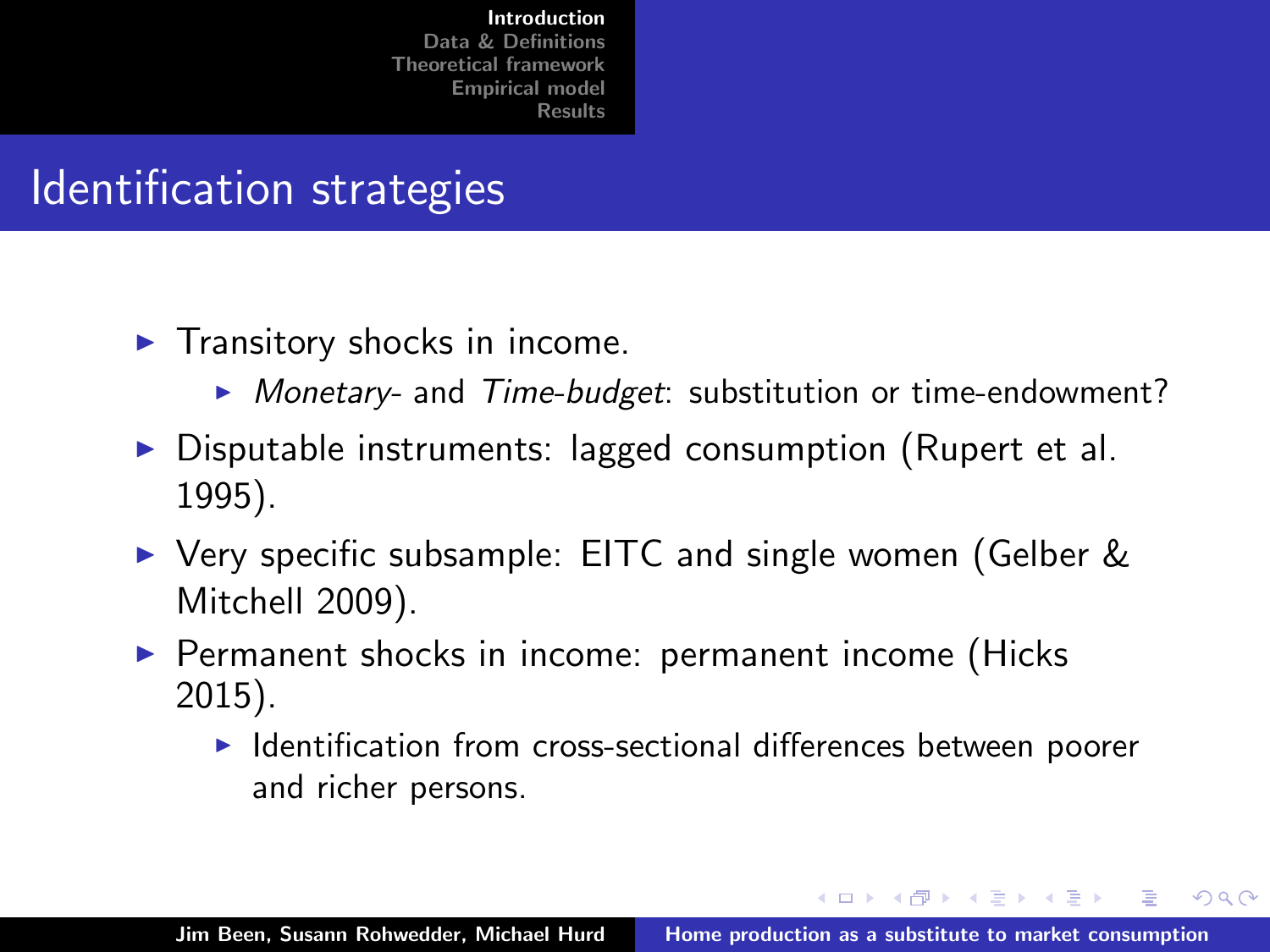# Contribution

- Intratemporal elasticity from within-person variation.
- $\blacktriangleright$  Causal identification:
	- $\triangleright$  Wealth-shocks only influence monetary-budget.
	- **Large exogenous shock: houseprices in the Great Recession.** 
		- ▶ Consumption (Angrisani et al. 2014).
		- $\blacktriangleright$  Home production (Kuehn 2015).
- $\triangleright$  Panel data with detailed consumption spending and time-use information of persons in US households (HRS/CAMS).
	- ▶ Consumption: Retirement-Consumption "Puzzle" literature.
	- $\triangleright$  Time-use: Burda & Hamermesh (2010); Aguiar et al. (2013).
	- $\triangleright$  Both, but imperfect: Ahn et al. (2008) (cross-section); Velarde & Herrmann (2014) (food).
	- $\triangleright$  Both: Colella & Van Soest (2013) (NL); Hicks (2015) (MEX).

 $\left\{ \begin{array}{ccc} 1 & 0 & 0 \\ 0 & 1 & 0 \end{array} \right\}$  ,  $\left\{ \begin{array}{ccc} 1 & 0 & 0 \\ 0 & 1 & 0 \end{array} \right\}$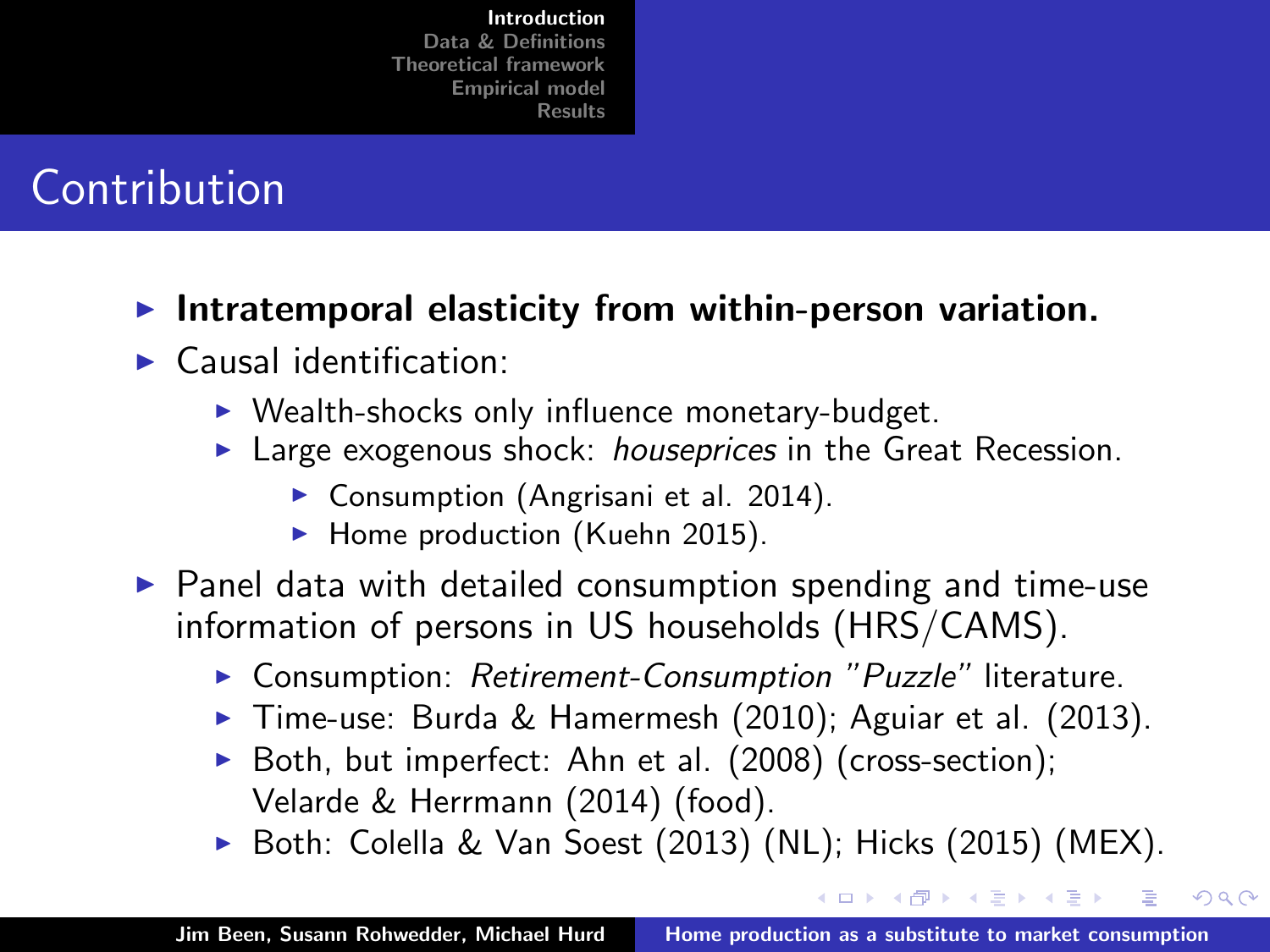<span id="page-5-0"></span>

#### Health and Retirement Survey

- $\blacktriangleright$  Representative 50+ population of the US.
- $\blacktriangleright$  Longitudinal: 12 waves.
- $\triangleright$  20,000 persons every two years (one wave).
- $\triangleright$  Detailed information on demographics, economic status, etc.

#### Consumption and Activities Mail Survey

- $\blacktriangleright$  Supplementary study to HRS.
- In Survey to subset of HRS respondents.
- Longitudinal: 4 waves (2005, 2007, 2009, 2011).
- $\triangleright$  37 time-use categories, 39 spending categories.
- $\blacktriangleright$  Information on both spouses within a household.

メロメ メタメ メモメ メモメ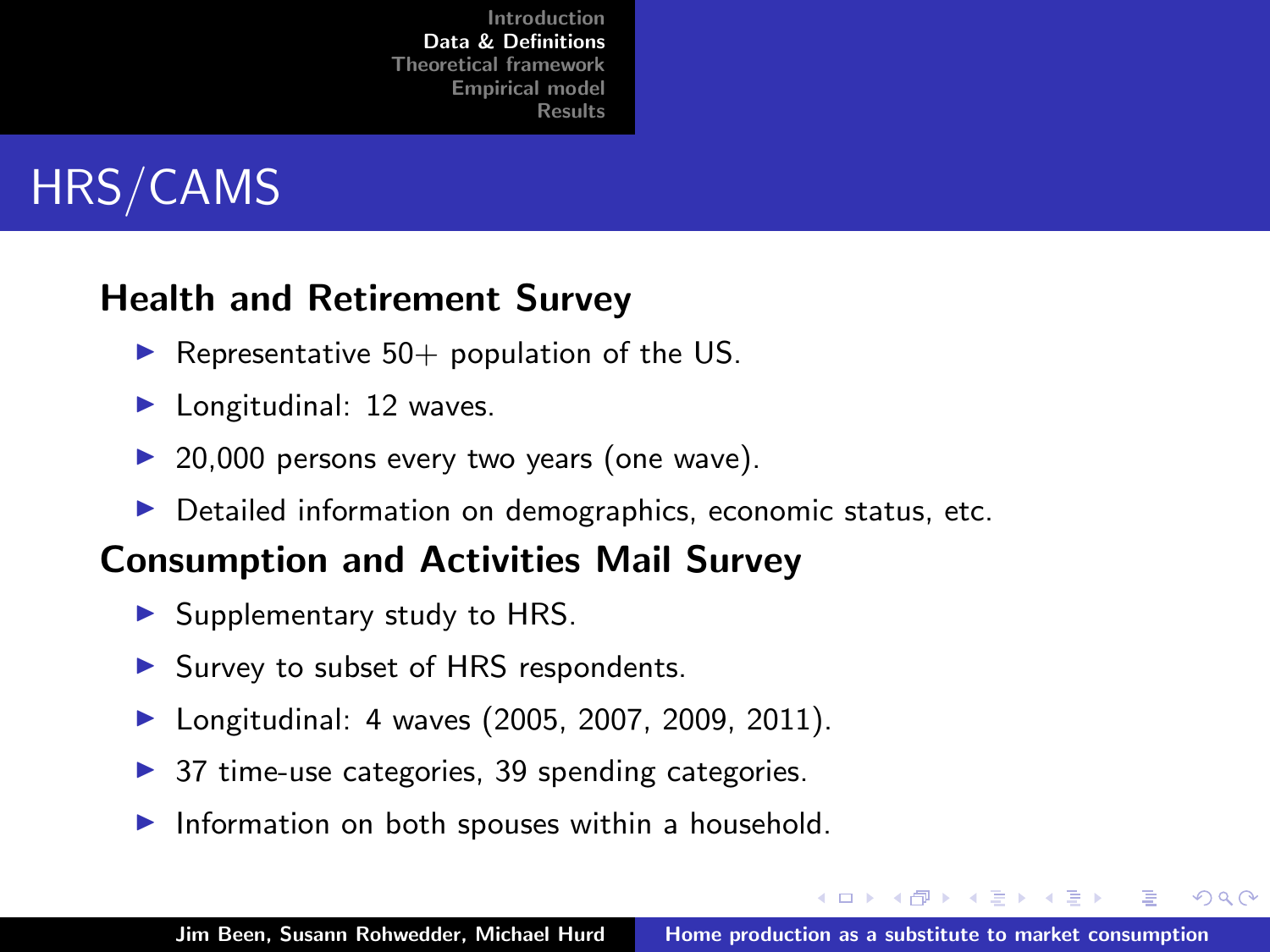## Definition of home production

Following Aguiar et al. (2013):

- $\blacktriangleright$  House cleaning
- $\triangleright$  Washing, ironing or mending clothes (Laundry)
- $\triangleright$  Yard work or gardening (Gardening)
- $\triangleright$  Shopping or running errands (Shopping)
- $\blacktriangleright$  Preparing meals and cleaning up afterwards (Cooking)
- $\triangleright$  Taking care of finances or investments, such as banking, paying bills, balancing the checkbook, doing taxes, etc. (Financial Management)
- $\triangleright$  Doing home improvements, including painting, redecorating, or making home repairs (Home maintenance)
- $\triangleright$  Working on, maintaining, or cleaning car(s) and vehicle(s) (Vehicle maintenance)

イロメ マ桐 メラミンマチャ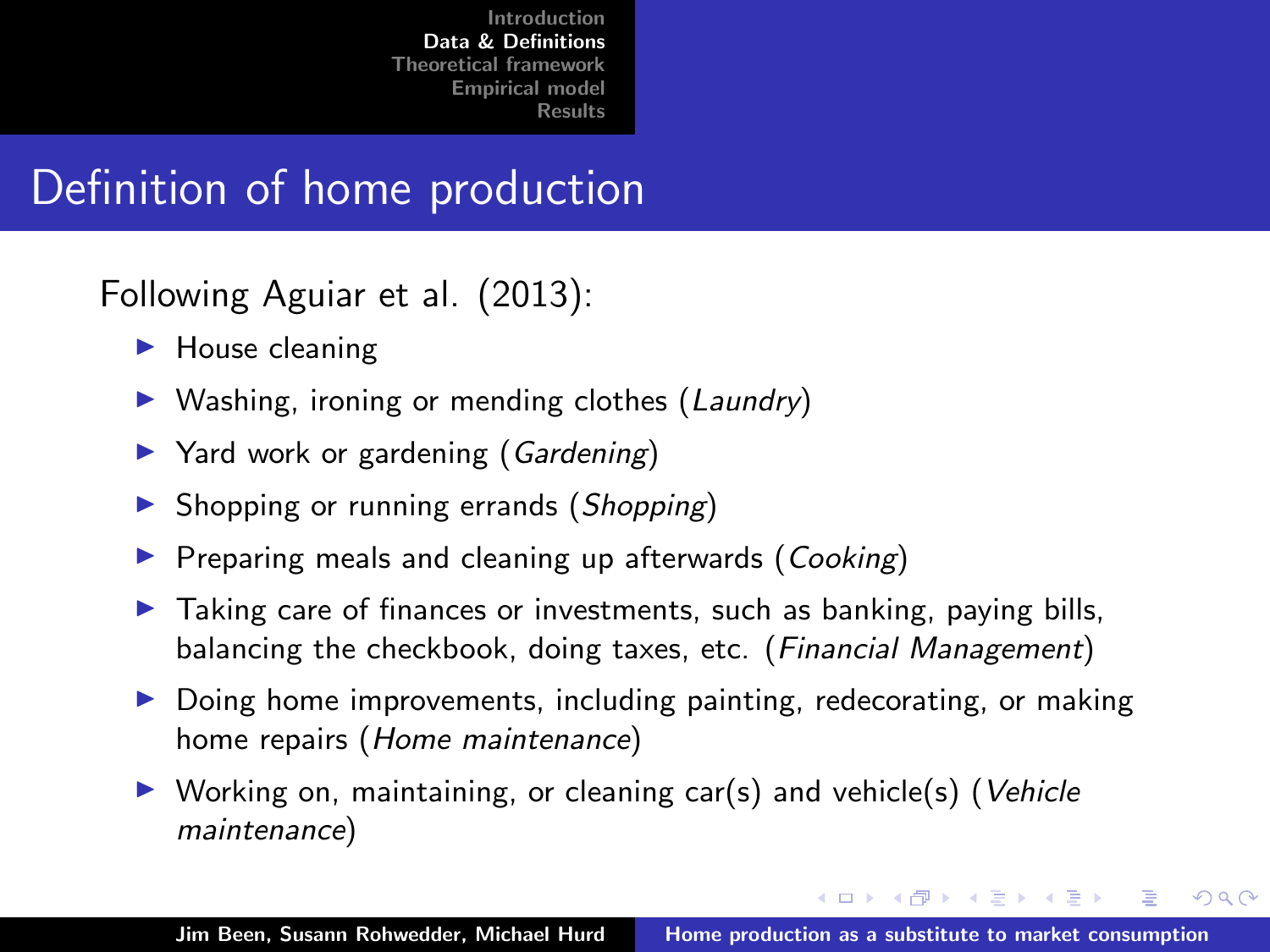## What can home production substitute?

"Home Production Substitutable Consumption":

- ► House cleaning  $\iff$  Housekeeping services
- $\triangleright$  Laundry  $\iff$  Housekeeping services, Washing/Drying machine
- $\triangleright$  Gardening  $\iff$  Gardening services
- $\triangleright$  Shopping  $\iff$  n.a.
- Cooking  $\iff$  Dining out, Dishwasher
- **►** Financial Management  $\iff$  n.a.
- $\triangleright$  Home maintenance  $\iff$  Homerepair services
- <sup>I</sup> Vehicle maintenance ⇐⇒ Vehicle maintenance services

イロメ マ桐 メラミンマチャ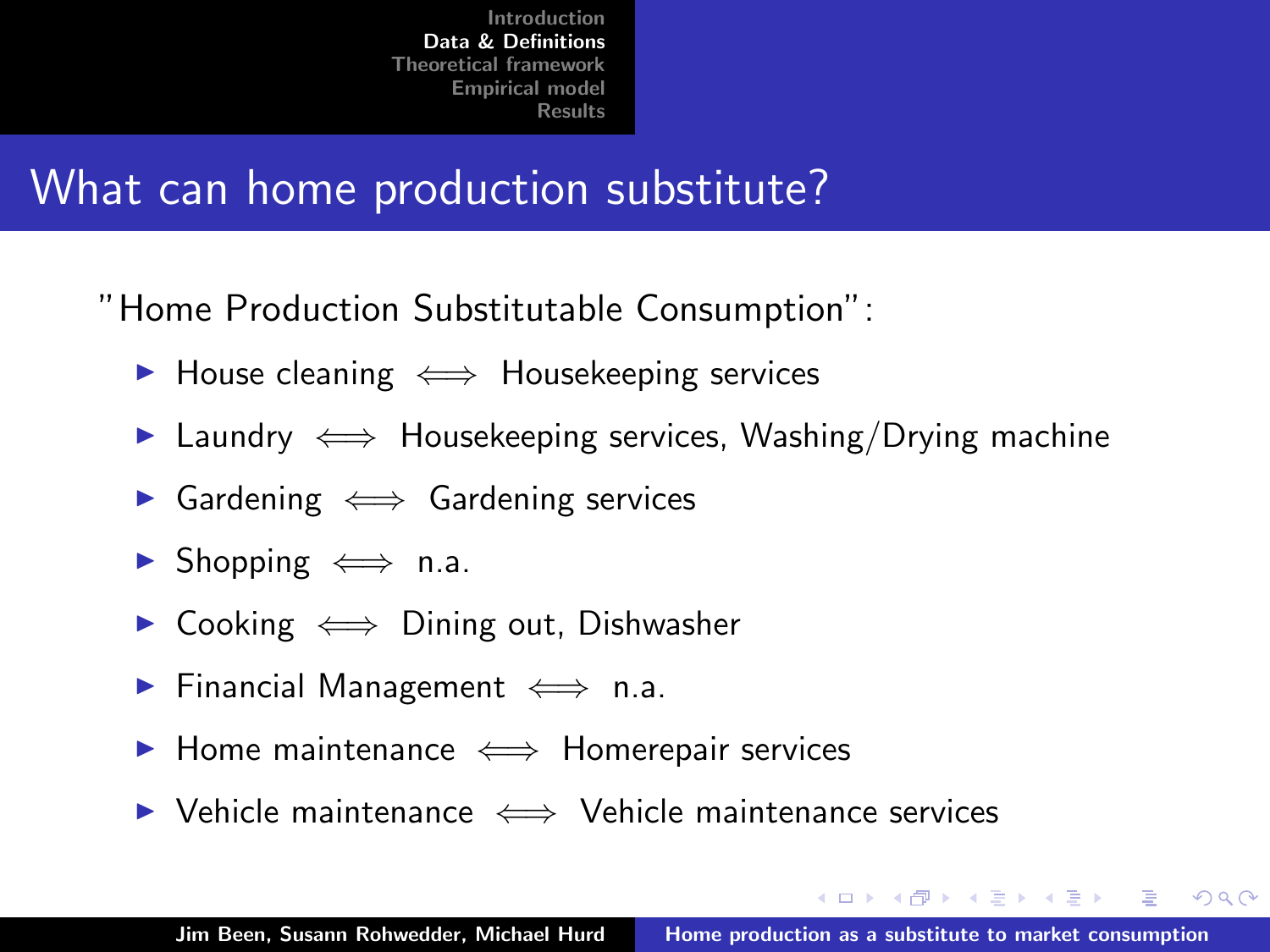## Consumption spending across Time  $(\frac{f}{y})$

|                                             | <b>Wave 2005</b> | <b>Wave 2007</b> | <b>Wave 2009</b> | <b>Wave 2011</b> |
|---------------------------------------------|------------------|------------------|------------------|------------------|
|                                             | Mean             | Mean             | Mean             | Mean             |
| Dining out                                  | 1.912            | 1.808            | 1.513            | 1.598            |
| Housekeeping services                       | 414              | 386              | 331              | 349              |
| Gardening services                          | 381              | 355              | 314              | 296              |
| Homerepair services                         | 1.347            | 1.465            | 1.068            | 1.006            |
| Vehicle maintenance                         | 649              | 614              | 618              | 598              |
| Dishwasher                                  | 23               | 27               | 19               | 15               |
| Washing/Drying machine                      | 63               | 76               | 68               | 53               |
| Substitutable consumption                   | 4.788            | 4.730            | 3.931            | 3.915            |
| Substitutable consumption excl. durables    | 4.703            | 4.627            | 3.844            | 3.847            |
| Substitutable consumption incl. suppl. mat. | 6.487            | 6.387            | 5.342            | 5.382            |
| Total consumption                           | 40.558           | 39.904           | 37,515           | 36.359           |

K ロ ⊁ K 倒 ≯ K ミ ⊁ K ミ ⊁

重

 $2Q$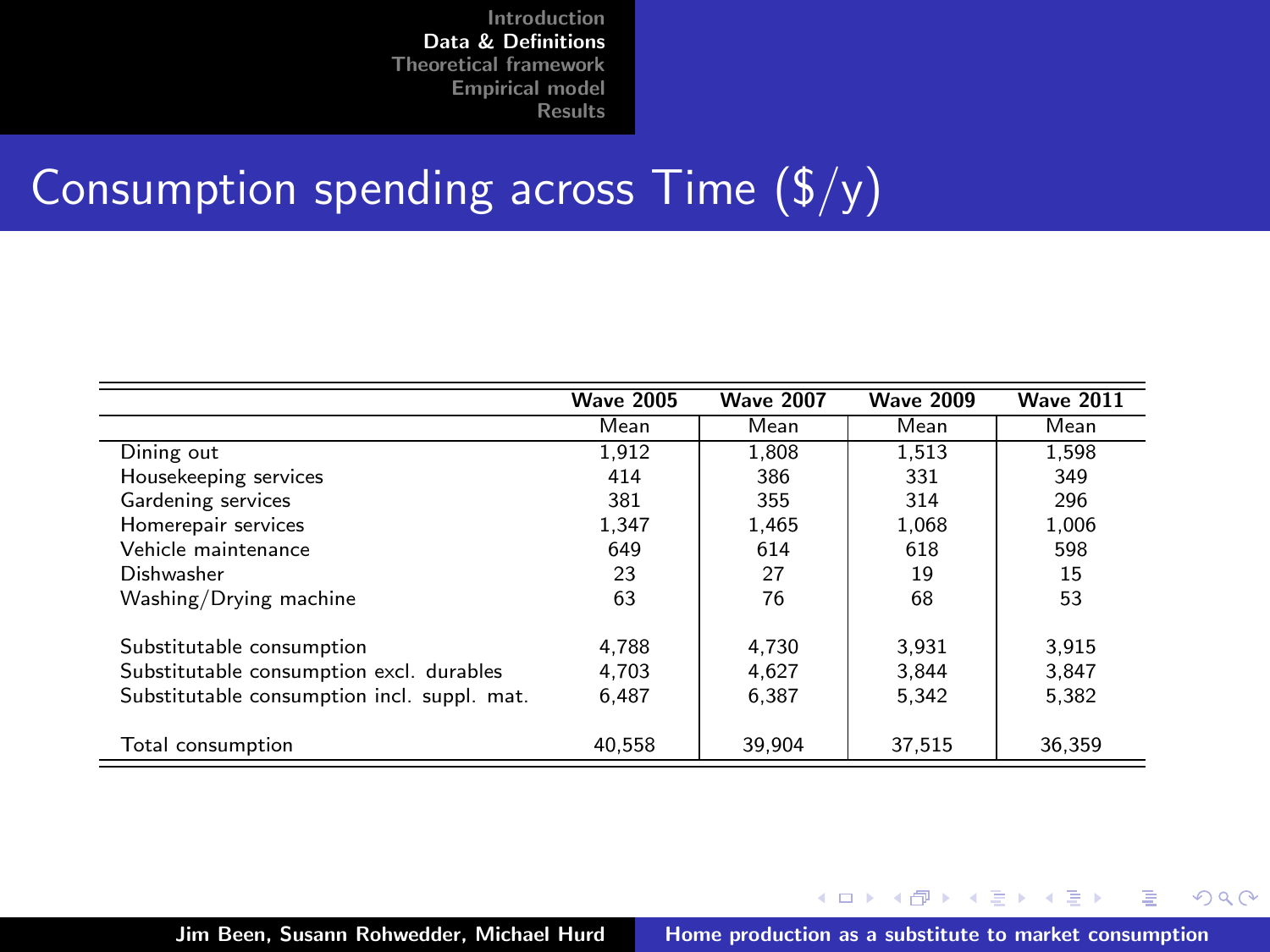## Home Production across Time (h/w)

|                      | <b>Wave 2005</b> | <b>Wave 2007</b> | <b>Wave 2009</b> | <b>Wave 2011</b> |
|----------------------|------------------|------------------|------------------|------------------|
|                      | Mean             | Mean             | Mean             | Mean             |
| House cleaning       | 4.7              | 4.8              | 4.7              | 4.8              |
| Laundry              | 2.6              | 2.7              | 2.6              | 2.6              |
| Gardening            | 2.2              | 2.2              | 2.3              | 2.2              |
| Shopping             | 3.9              | 3.8              | 3.8              | 3.8              |
| Cooking              | 6.4              | 6.3              | 6.3              | 6.2              |
| Financial management | 1.0              | 1.0              | 0.8              | 0.9              |
| Home maintenance     | 1.0              | 0.8              | 0.7              | 0.7              |
| Vehicle maintenance  | 0.4              | 0.3              | 0.3              | 0.4              |
|                      |                  |                  |                  |                  |
| Home production      | 22.2             | 21.8             | 21.5             | 21.6             |

イロト イ押 トイモト イモト

重

 $298$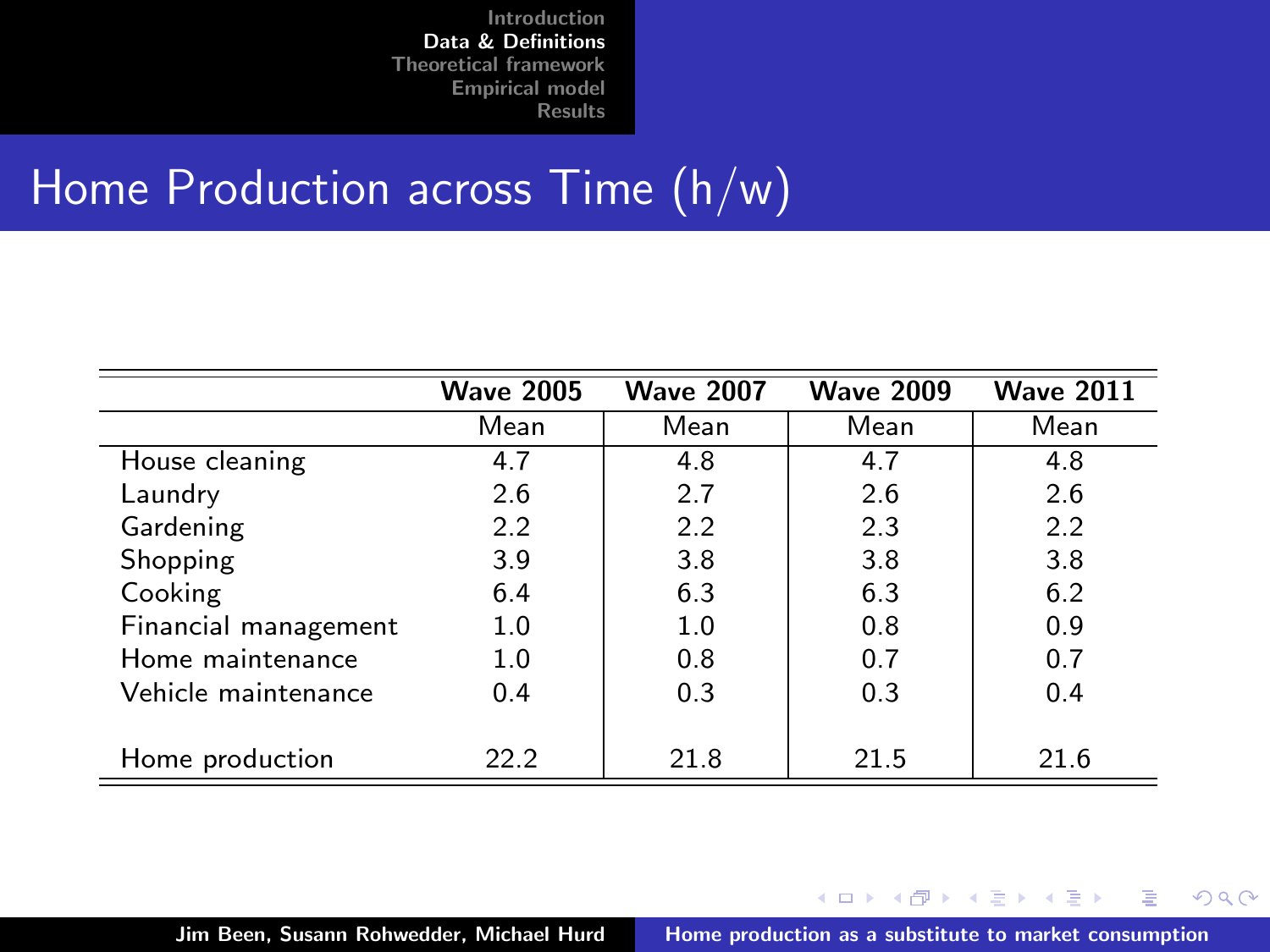<span id="page-10-0"></span>Life-Cycle Model with Home Production and Wealth **Shocks** 

$$
U_{\tau} = \max \mathbb{E}_{\tau} \left[ \sum_{t=\tau}^{\tau} (1+\delta)^{\tau-t} u(c_{mt}, c_{nt}(h_{nt}), h) \psi(v_t) \right]
$$
(1)

with

$$
c_{nt}(h_{nt}) = g_t(h_{nt})
$$
 (2)

subject to

$$
h_{nt} = H - h_{mt} - l_t \tag{3}
$$

$$
A_{t+1} = (1+r)(\mathbb{E}_{t}[A_{t}] + (w_t \cdot (H - I_t - I_{mt})) + b_t - c_{mt})
$$
 (4)

$$
\mathbb{E}_t[A_t] = A_t + \xi_t \tag{5}
$$

イロメ イ御メ イヨメ イヨメ

 $2Q$ 

重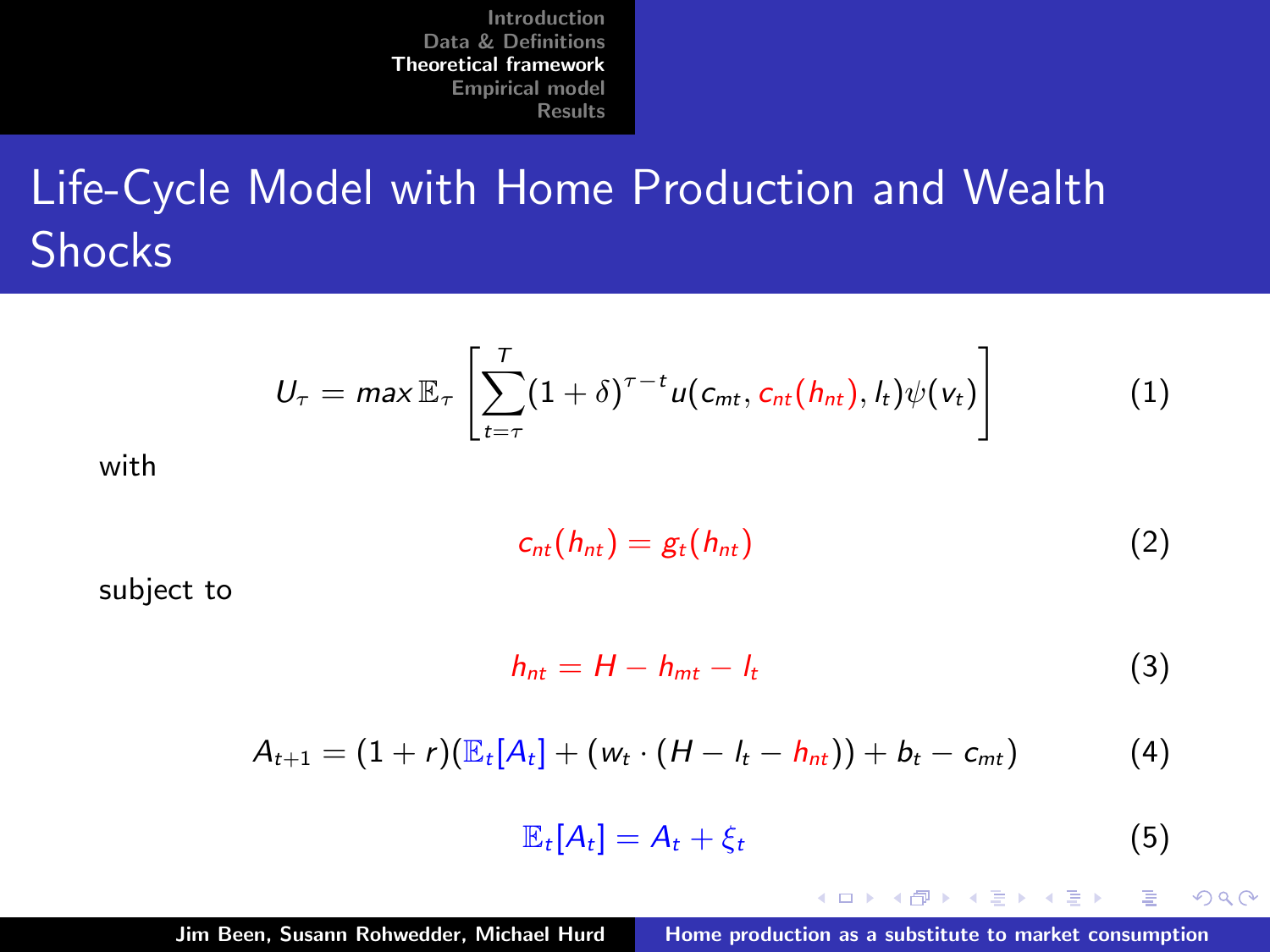### Euler Equations

Market consumption (e.g. Consumption spending):

$$
u_{c_{mt}}(c_{mt+1}, c_{nt+1}(h_{nt+1}), l_{t+1})\psi(v_{t+1}) =
$$
  

$$
\left(\frac{1+\delta}{1+r}\right)u_{c_{mt}}(c_{mt}, c_{nt}(h_{nt}), l_{t})\psi(v_{t}) + \epsilon_{t+1}
$$
 (6)

Market work (e.g. Labor supply):

$$
u_{h_{m t}}(c_{m t+1}, c_{n t+1}(h_{n t+1}), l_{t+1})\psi(v_{t+1}) =
$$
  
-  $w_t\left(\frac{1+\delta}{1+r}\right)u_{h_{m t}}(c_{m t}, c_{n t}(h_{n t}), l_t)\psi(v_t) + \epsilon_{t+1}$  (7)

Home work (e.g. Home production):

$$
u_{h_{nt}}(c_{mt+1}, c_{nt+1}(h_{nt+1}), l_{t+1})\psi(v_{t+1}) =
$$
  

$$
w_t\left(\frac{1+\delta}{1+r}\right)u_{h_{nt}}(c_{mt}, c_{nt}(h_{nt}), l_t)\psi(v_t) + \epsilon_{t+1}
$$
 (8)

K ロ ⊁ K 倒 ≯ K ミ ⊁ K ミ ⊁

 $2Q$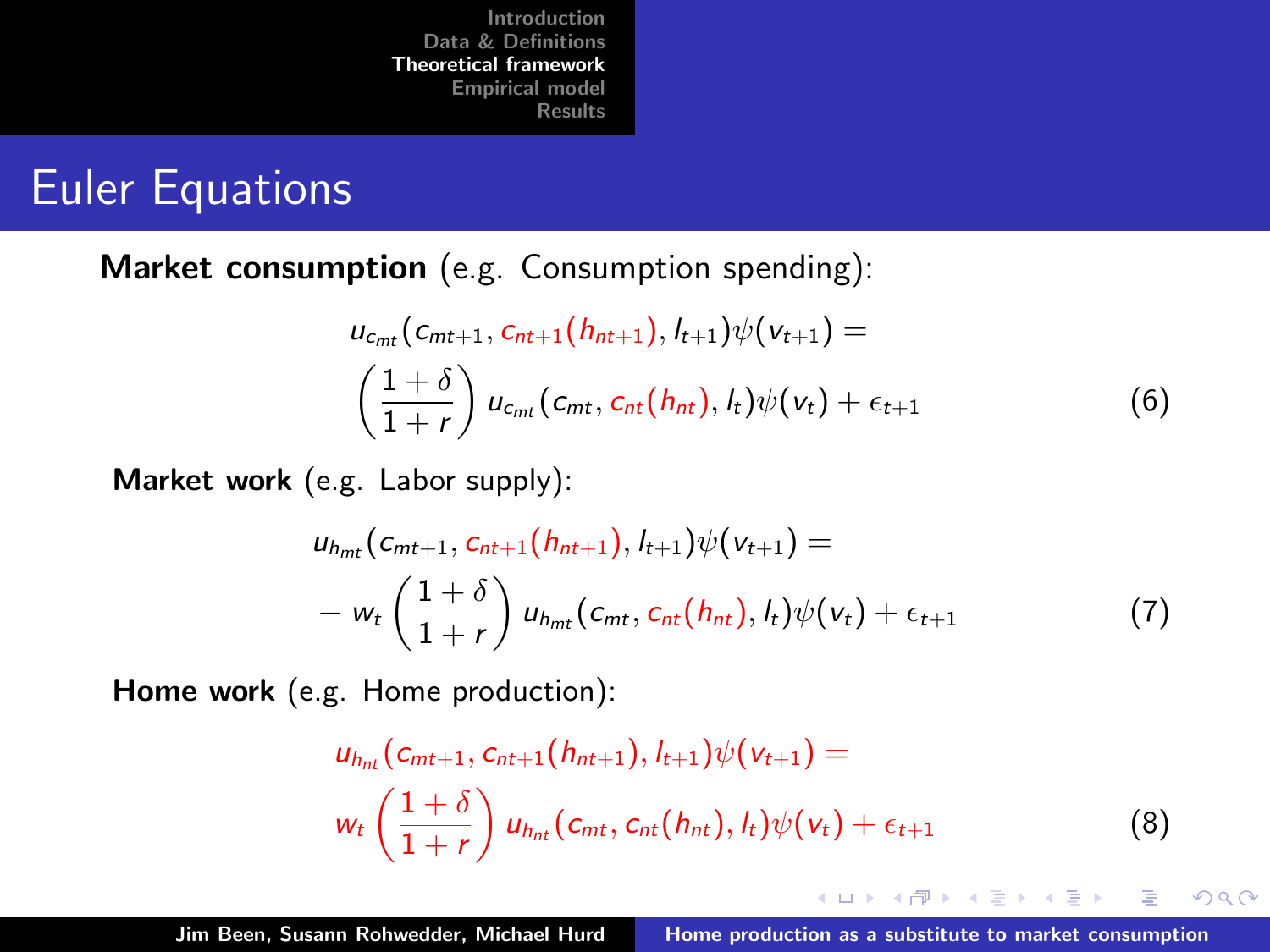[Introduction](#page-1-0)<br>Data & Definitions [Data & Definitions](#page-5-0) [Theoretical framework](#page-10-0) [Empirical model](#page-13-0) [Results](#page-16-0)

### Parametric assumptions

Functional form:

$$
u(c_{mt}, c_{nt}(h_{nt}), l_t) = c_{mt}^{\theta_{mt}} + c_{nt}(h_{nt})^{\theta_{nt}} + l_t^{\theta_{lt}} \qquad (9)
$$

$$
c_{nt}(h_{nt}) = g_t(h_{nt}) = \gamma_t h_{nt}
$$
\n(10)

Assumptions first-order approximation of Euler Equations:

**I** Time-constant r and  $\delta$  reduce to a constant  $\alpha$ .

I

$$
\theta_{jt+1} = X_{t+1} + \eta_j \tag{11}
$$

$$
\psi_{t+1} = X_{t+1} + \eta_j \tag{12}
$$

$$
\gamma_{t+1} = X_{t+1} + \eta_j \tag{13}
$$

$$
w_t = X_{t+1} + \eta_j, j = m, n
$$
 (14)

医细胞 医单位

-4 E

 $2Q$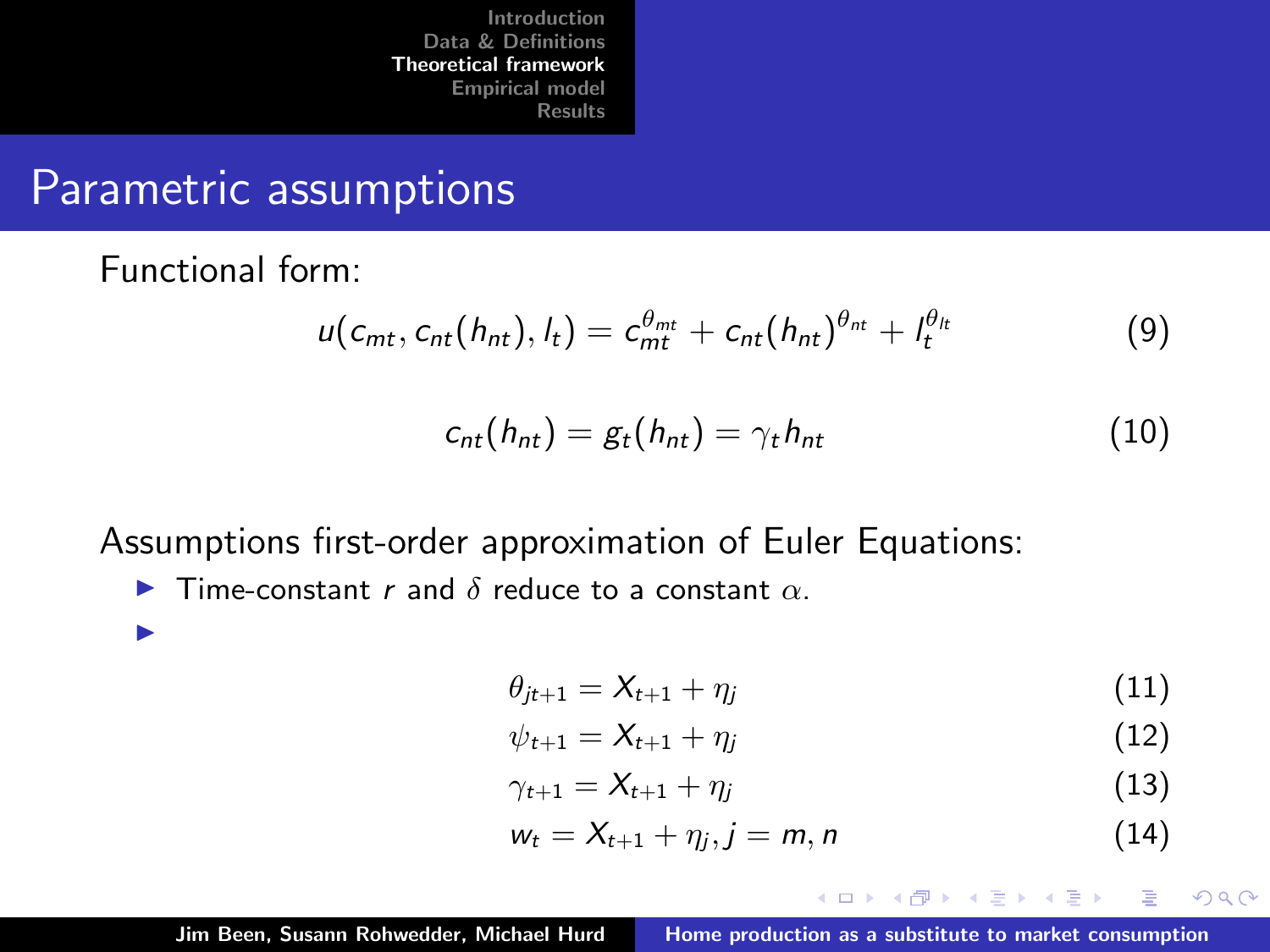[Introduction](#page-1-0)  $Data$   $R$ [Theoretical framework](#page-10-0) [Empirical model](#page-13-0) [Results](#page-16-0)

## <span id="page-13-0"></span>Empirical Euler Equations

Market consumption (e.g. Consumption spending):

$$
\Delta ln(c_{imt+1}) = \Delta X_{it+1} \beta_c + \varepsilon_{ict+1}
$$
\n(15)

Market work (e.g. Labor supply):

$$
\Delta ln(h_{imt+1}) = \Delta X_{it+1} \beta_m + \varepsilon_{imt+1} \tag{16}
$$

Home work (e.g. Home production):

$$
\Delta ln(h_{int+1}) = \Delta X_{it+1} \beta_n + \varepsilon_{int+1} \tag{17}
$$

イロメ イタメ イラメ イラメ

 $\Omega$ 

 $\varepsilon_{i,t+1}$  are distributed *iid*  $N(0, \sigma_i)$  and capture random error of:

- Recursive process of the marginal utility of wealth (including shocks).
- Equations  $(11)-(14)$ .
- Equations  $(15)-(17)$ .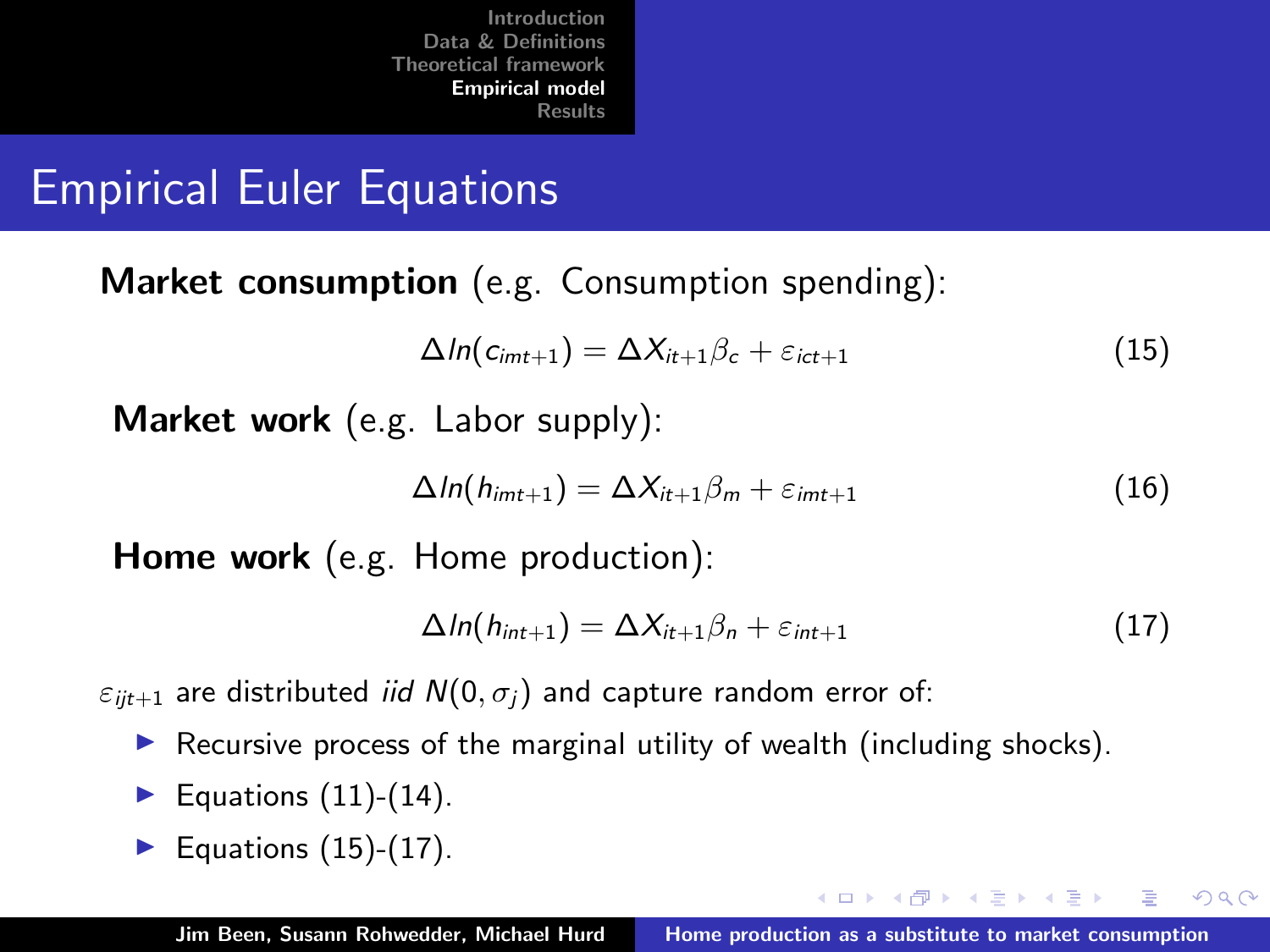[Introduction](#page-1-0)<br>Data & Definitions [Data & Definitions](#page-5-0) [Theoretical framework](#page-10-0) [Empirical model](#page-13-0) [Results](#page-16-0)

## Estimating the Elasticity

Interested in  $\frac{\Delta ln(h_{int+1})}{\Delta ln(c_{int+1})}$ :

- $\triangleright$   $c_{imt+1}$ ,  $h_{int+1}$ , (and  $h_{imt+1}$ ) simultaneously determined.
- $\triangleright$  Second-stage:

$$
\Delta ln(h_{int+1}) = \Delta X_{it+1} \beta_{n1} + \Delta ln(c_{imt+1}) \beta_{n2} + \varepsilon_{int+1}
$$
 (18)

 $\blacktriangleright$  First-stage:

$$
\Delta ln(c_{imt+1}) = \Delta X_{it+1}\beta_{c1} + D_{GR}\Delta ln(W_{it})\beta_{c2} + \varepsilon_{ict+1}
$$
 (19)

- $D_{GR}\Delta ln(W_{it})$  shock to monetary-budget, not to time-budget.
- ► Keep  $(w_t \cdot (H I_t h_{nt})) + b_t$  constant in Equation (4).

イロメ イ押 トラ ミトラ ミトー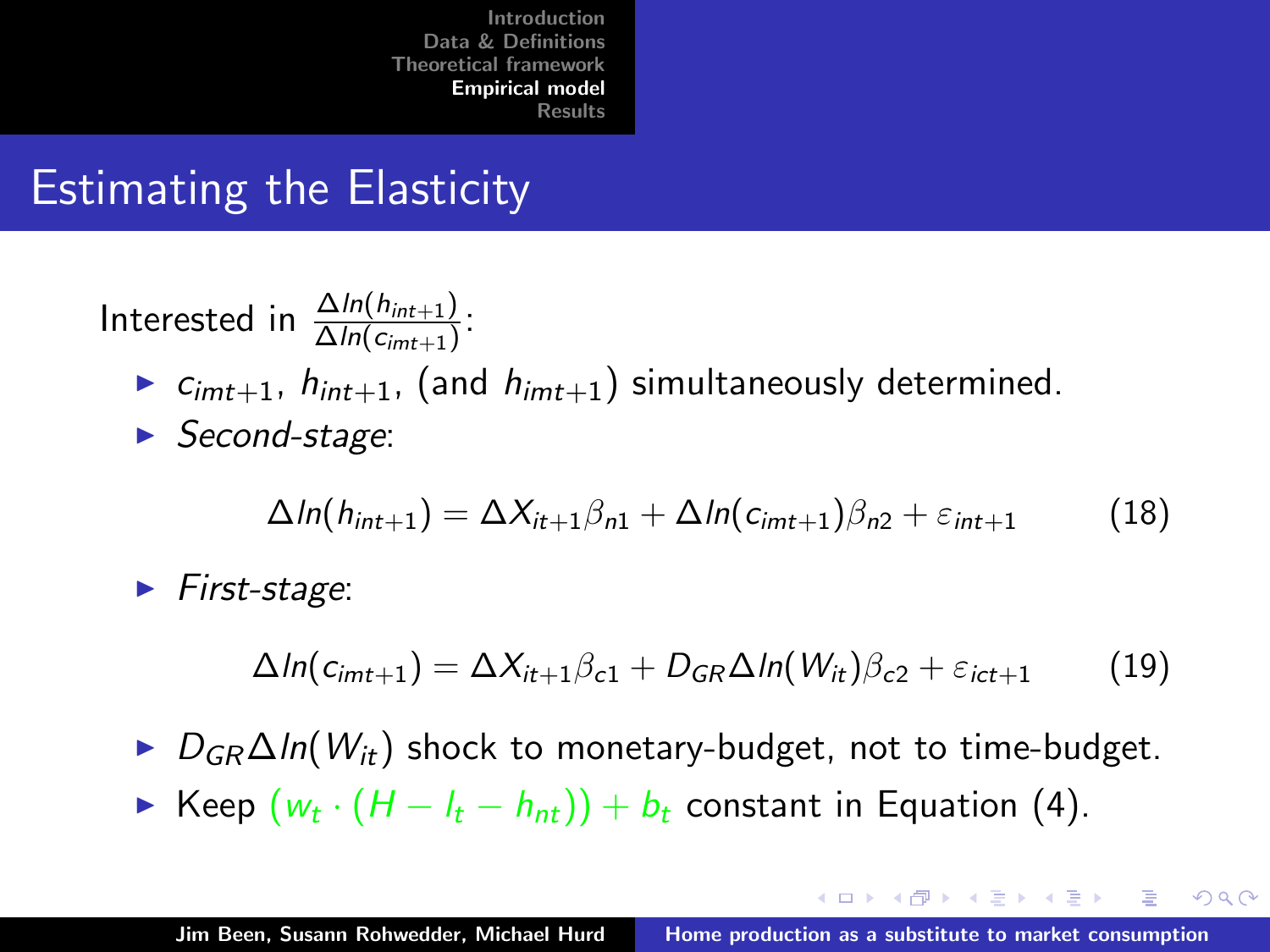#### Identification: Houseprice changes



Jim Been, Susann Rohwedder, Michael Hurd [Home production as a substitute to market consumption](#page-0-0)

ŧ

 $299$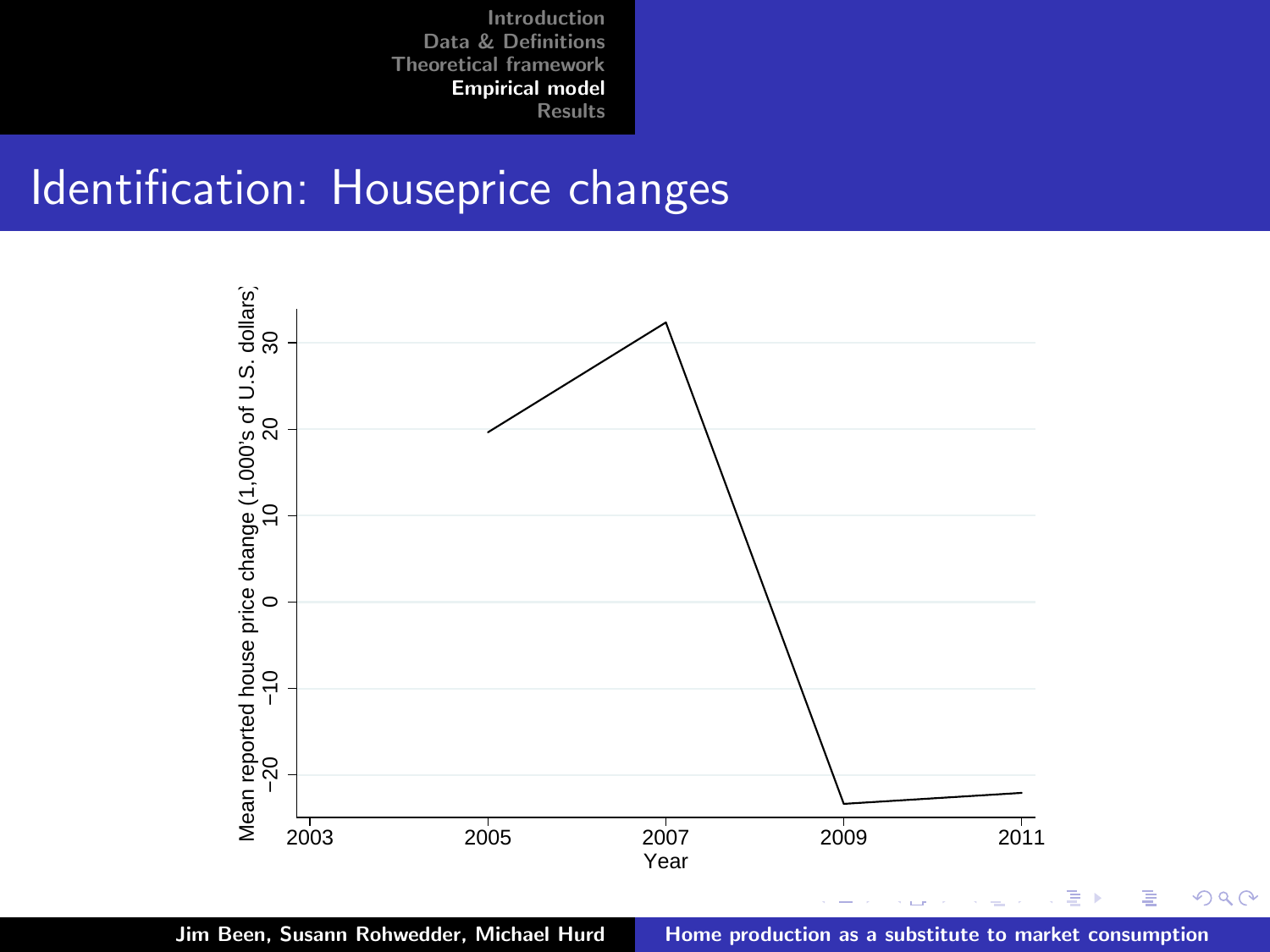## <span id="page-16-0"></span>Estimation results

| Second-stage                           | $\Delta ln(h_{int+1})$ |        |
|----------------------------------------|------------------------|--------|
|                                        | Coeff.                 | S.E.   |
| <b>Elasticity</b>                      |                        |        |
| $\Delta ln(c_{imt+1})$                 | $-0.65*$               | 0.37   |
|                                        |                        |        |
| First-stage                            | $\Delta ln(c_{imt+1})$ |        |
|                                        | Coeff.                 | - S.E. |
| Instrument                             |                        |        |
| $D_{GR}\Delta ln(W_{it})$              | $0.14**$               | 0.06   |
|                                        |                        |        |
| Observations $(N \times T)$            | 2,500                  |        |
| Hansens J statistic (p-value reported) | 0.00                   |        |

メロメ メ都 メメ きょくきょう

重

 $299$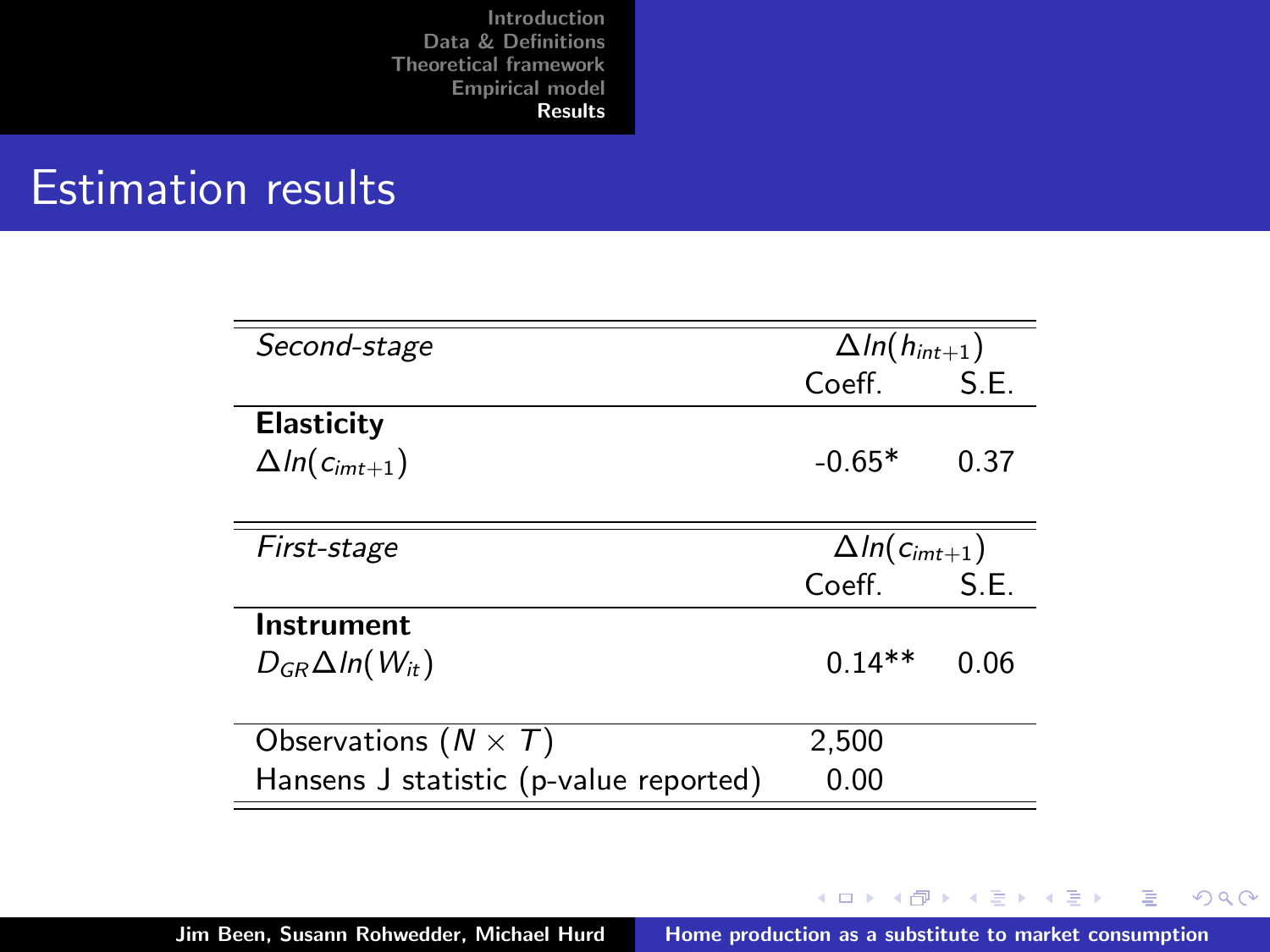### Interpretation

$$
\triangleright \ \beta_{n2} = \frac{\Delta \ln(h_{int+1})}{\Delta \ln(c_{int+1})} = -0.65.
$$

- $\blacktriangleright$  Less than perfect substitute.
- $\triangleright$  Bigger than elasticity between food preparation and dining out found by Hicks (2015): -0.031 (endogeneity/food/25-80).
- Average effect: drop in consumption of 40 dollars  $(p/y)$ increases home production by about 7.6 hours  $(p/y)$ : shadow wage \$5.30.
- $\triangleright$  Reasonably lower than minimum wage in retirement (Ghez  $\&$ Becker 1975).

イロメ マ桐 メラミンマチャ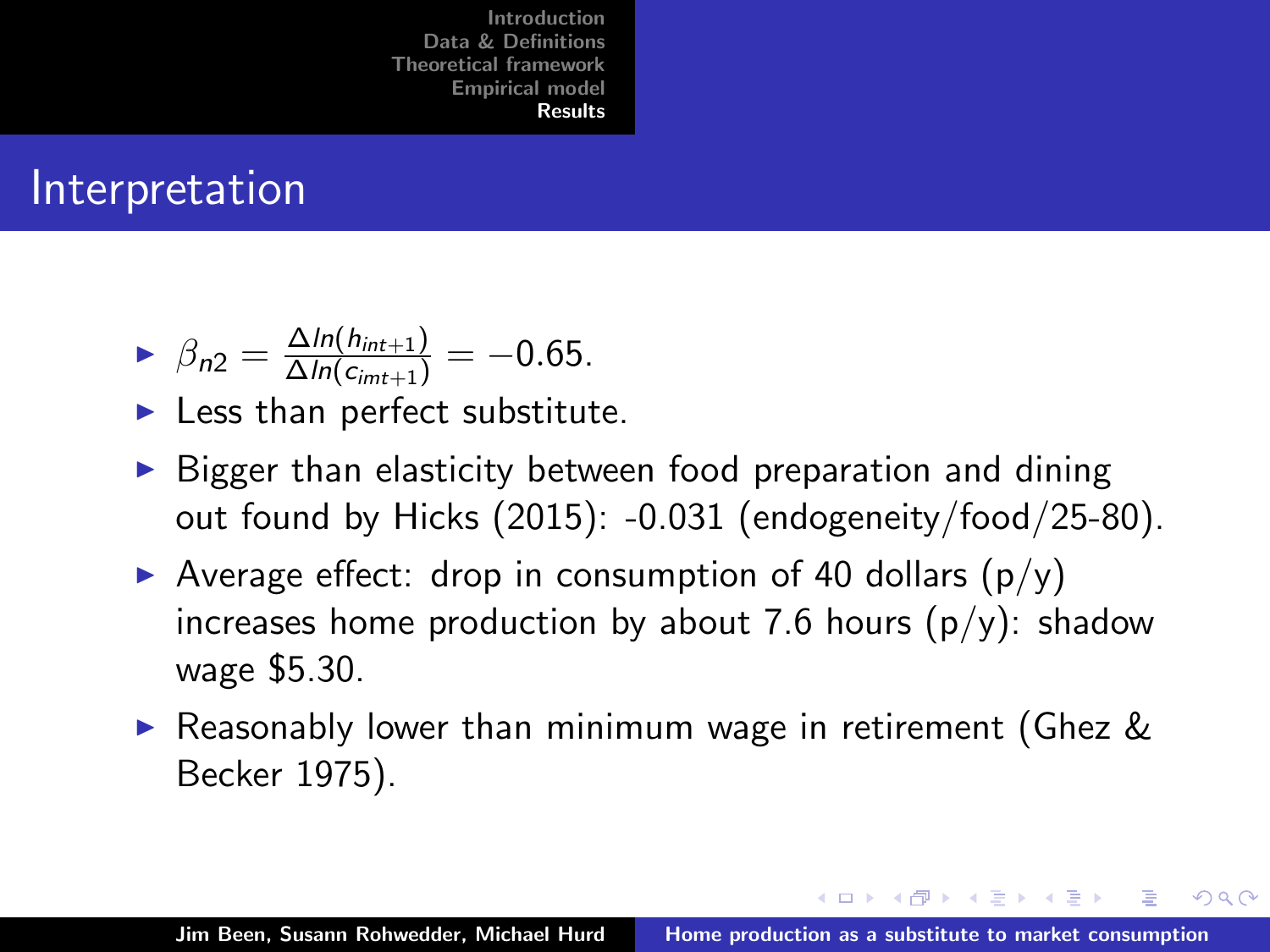

- $\triangleright$  Definitions of "home production substitutable consumption":
	- $\blacktriangleright$  Excluding durables.
	- $\blacktriangleright$  Including supplementary material.
- $\blacktriangleright$  Equivalence scales of market consumption:
	- $\blacktriangleright$  Full sharing.
	- $\triangleright$  Oxford equivalence scale.
	- $\triangleright$  OECD equivalence scale.
	- $\triangleright$  Square root equivalence scale.
- $\blacktriangleright$  Single/couple household.
- $\blacktriangleright$  Male/female respondents.

 $\Omega$ 

 $\mathcal{A}$   $\mathcal{F}$   $\mathcal{F}$   $\mathcal{A}$   $\mathcal{F}$   $\mathcal{F}$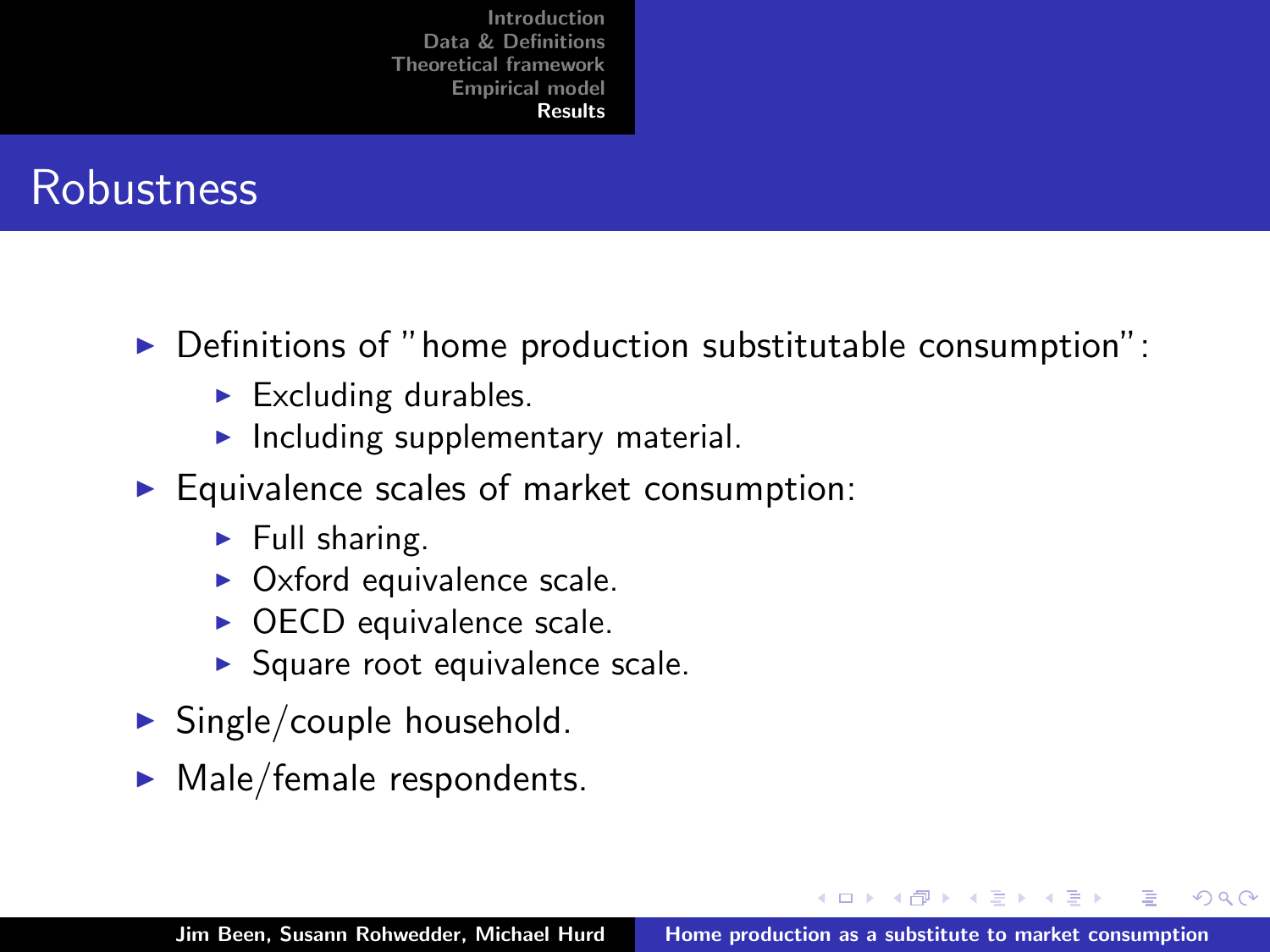## Heterogeneous elasticities

Elasticity primarily determined by:

- $\triangleright$  Drop in houseprice value.
- $\triangleright$  Relatively low houseprice value (absolute).
- $\blacktriangleright$  Mortgage-free.
- $\blacktriangleright$  Relatively high substitutable spending.
- $\blacktriangleright$  Medium household income

Not by:

 $\blacktriangleright$  Financial wealth.

 $\leftarrow$   $\Box$ 

- イート イート イー